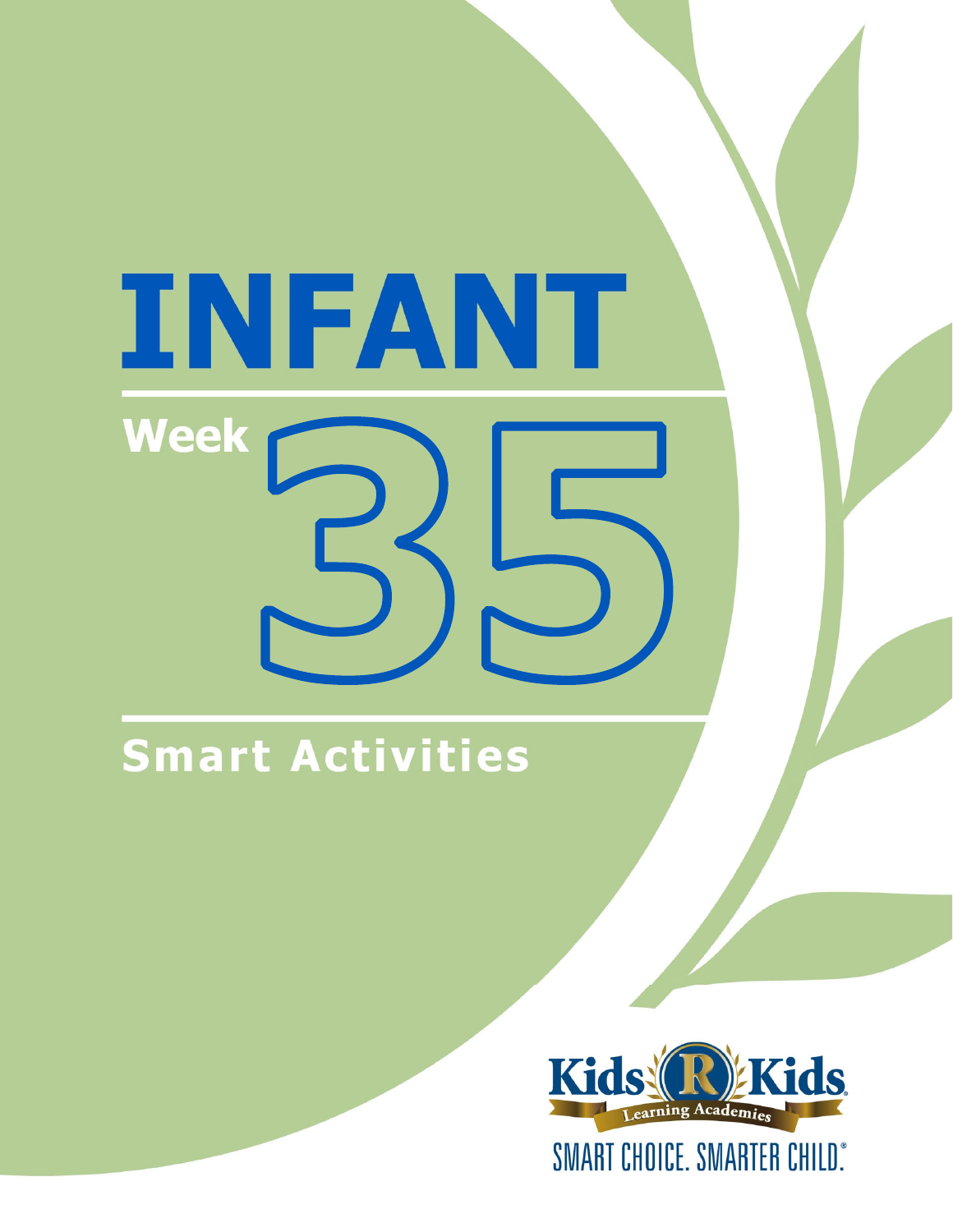# Day 1 | Week 35

#### **Holiday Gift**

**Materials:** holiday gift wrap, favorite toy **Preparation:** Wrap toy.

#### **Instructions:**

- 1. Hold your baby and say, "Here is a present for you."
- 2. Assist your baby with opening the gift.
- 3. Encourage and praise all efforts as he/she helps with opening the gift.



#### **Gift Paper Collage**

**Materials:** holiday gift wrap, paper, glue, scissors

**Preparation:** Cut the wrapping paper into pieces for gluing on paper.

#### **Instructions:**

- 1. Hold your baby and say, "We are going to create a collage with gift wrap."
- 2. Assist your baby with gluing the gift wrap on the paper.
- 3. Encourage and praise all responses as your baby completes an art activity.



#### **Santa Shark**

**Materials:** internet access, website: https://youtu.be/u0aAMvvw\_co

**Preparation:** Preview video.

#### **Instructions:**

- <u>IRtps.//youtd.be/doakthow\_co</u><br>**Preparation:** Preview video.<br>1. Enjoy Santa Shark as your baby responds to music.
- 2. Repeat as interest remains.
- 3. Encourage and praise all responses.



### **Sign Language "Happy"**

#### **Instructions:**

Move both flat hands in forward circling movements with palms touching the chest alternating.



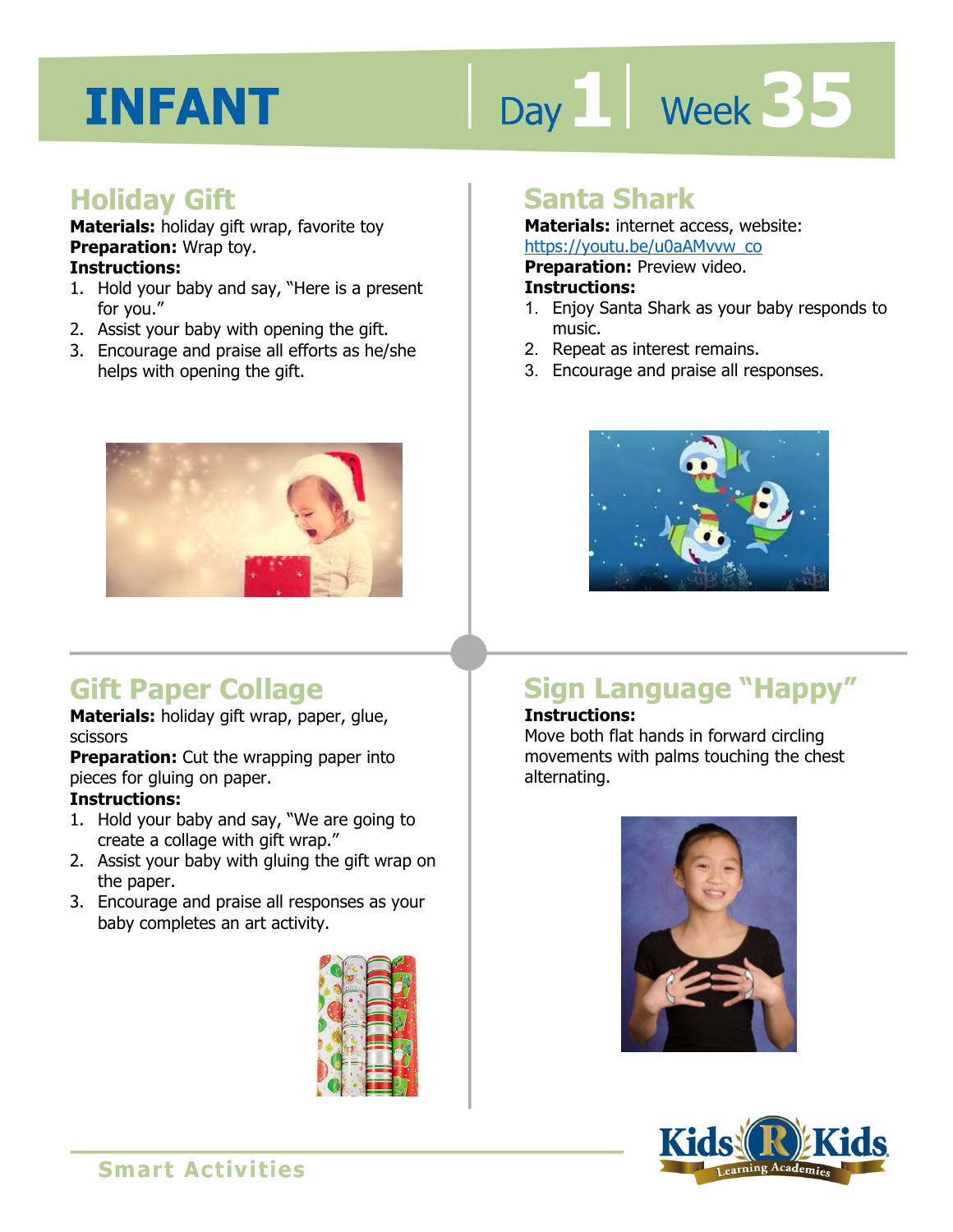# Day 2 **Week 35**

#### **Chinese New Year**

#### **Materials:** red streamers **Instructions:**

- 1. Hold your baby and say, "When Chinese New Year is celebrated, you will see a lot of red decorations because red is considered lucky?"
- 2. Show your baby the streamers
- 3. Encourage him/her to attempt to grab them as you sway them slightly out of reach.
- 4. Repeat as your baby develops grasp reflex.



#### **The Dragon**

**Materials:** internet access, website: https://youtu.be/by5sTzh67fU

**Preparation: Preview video.** 

#### **Instructions:**

- <u>IRCDS.//youtu.be/by5stzno7ro</u><br>**Preparation:** Preview video.<br>1. Enjoy this song about Chinese New Year as your baby responds to music.
- 2. Encourage and praise all responses.



#### **Red Envelope**

**Materials:** envelope, red crayon **Preparation:** Gather materials. **Instructions:** 

- 1. Hold your baby and say, "We are going to color an envelope red."
- 2. Tell him/her that red envelopes are exchanged during Chinese New Year.
- 3. Encourage and praise all response as your baby colors.



### **Sign Language "Happy"**

#### **Instructions:**

Move both flat hands in forward circling movements with palms touching the chest alternating.



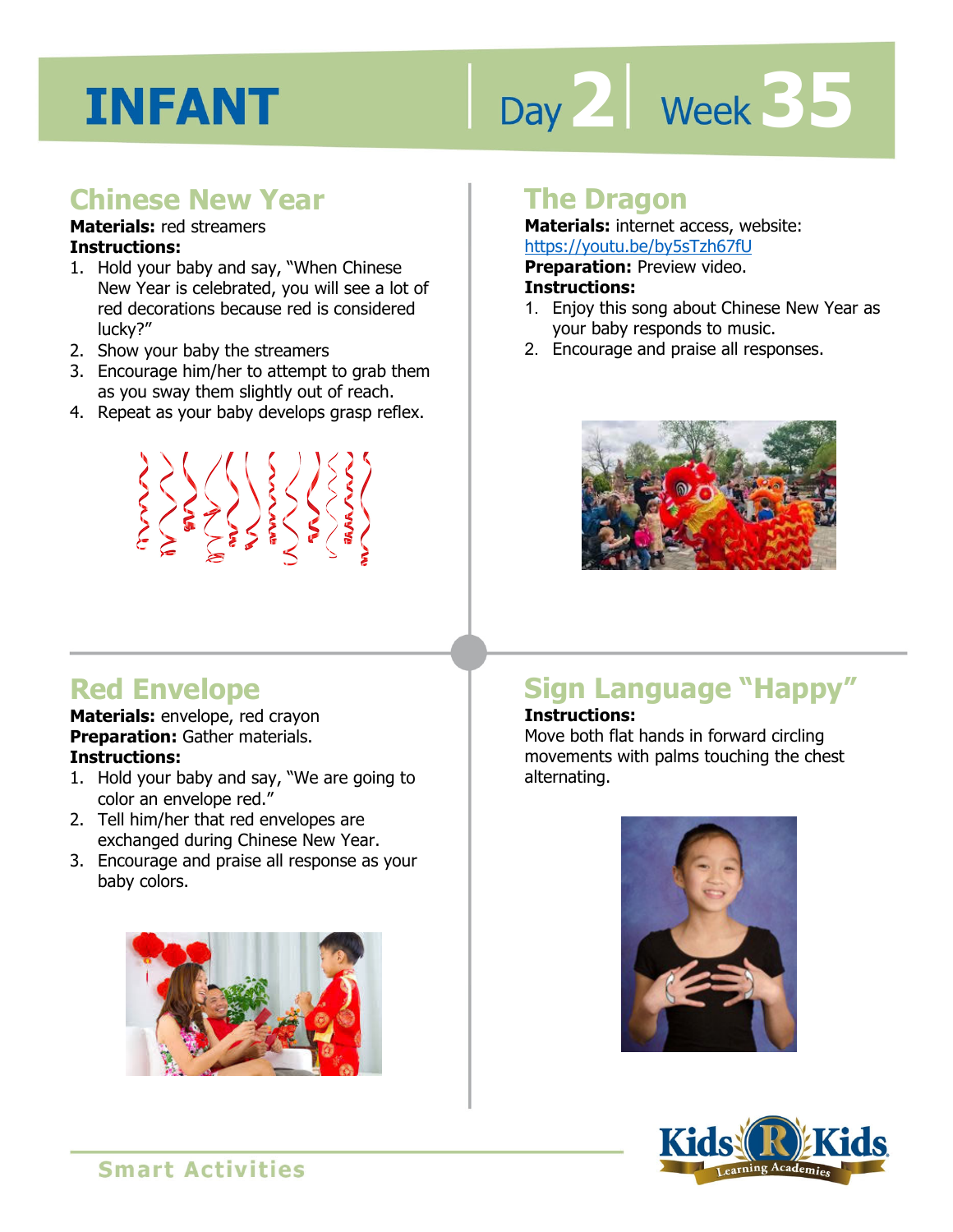# Day 3 | Week 35

#### **Playtime**

**Materials:** favorite toys **Preparation:** Gather toys. **Instructions:** 

- 1. Hold your baby and say, "Playing with toys makes you feel happy"
- 2. Encourage your baby to play with his/her toys and talk about being happy.
- 3. Assist and praise all efforts of play.



#### **Happy Dance**

#### **Materials:** favorite music **Instructions:**

- 1. Hold your baby and say, "We are going to dance."
- 2. Turn on the music and dance.
- 3. Encourage and praise all response as you both dance. Assist and modify as needed.



#### **Toys**

**Materials:** internet access, website: https://youtu.be/Fd3Rtnt6-fM

**Preparation:** Preview video.

#### **Instructions:**

- **1 4**  1. Enjoy this song about toys as your baby responds to music.
- 2. Encourage and praise all responses.



### **Sign Language "Happy"**

#### **Instructions:**

Move both flat hands in forward circling movements with palms touching the chest alternating.



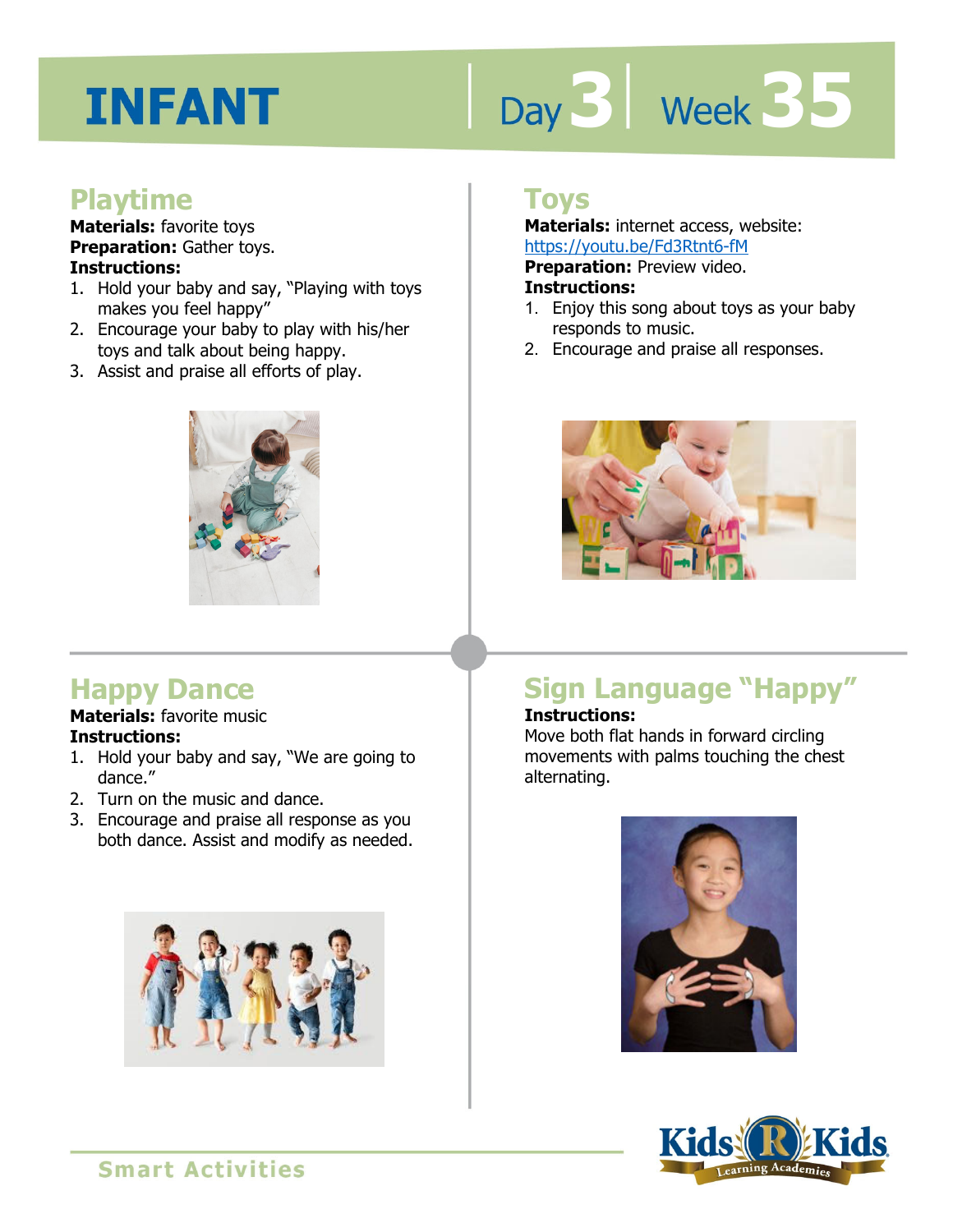# Day 4 Week 35

#### **My Home**

#### **Instructions:**

- 1. Hold your baby and say, "We are going to walk through the house."
- 2. As you walk in each room, tell him/her what happens in each room, ex: "This is the bedroom; we sleep in here."
- 3. Encourage and praise all responses.



#### **Clap Your Hands**

#### **Instructions:**

1. Hold your baby and say, "We are going to sing 'If You're Happy and You know It.'"

If you're happy and you know it, clap your hands If you're happy and you know it, clap your hands If you're happy and you know it and you really want to show it

If you're happy and you know it, clap your hands.

2. Encourage and praise all response as your baby sings with you.



#### **Rooms Rooms**

**Materials:** internet access, website: https://youtu.be/qZyJPZxsmZk

**Preparation: Preview video.** 

#### **Instructions:**

- **Intps.//youtd.be/qzychexament**<br>**Preparation:** Preview video.<br>1. Enjoy this sing along about rooms in the house. Remind your baby about his/her home.
- 2. Encourage and praise all responses.



### **Sign Language "Happy"**

#### **Instructions:**

Move both flat hands in forward circling movements with palms touching the chest alternating.